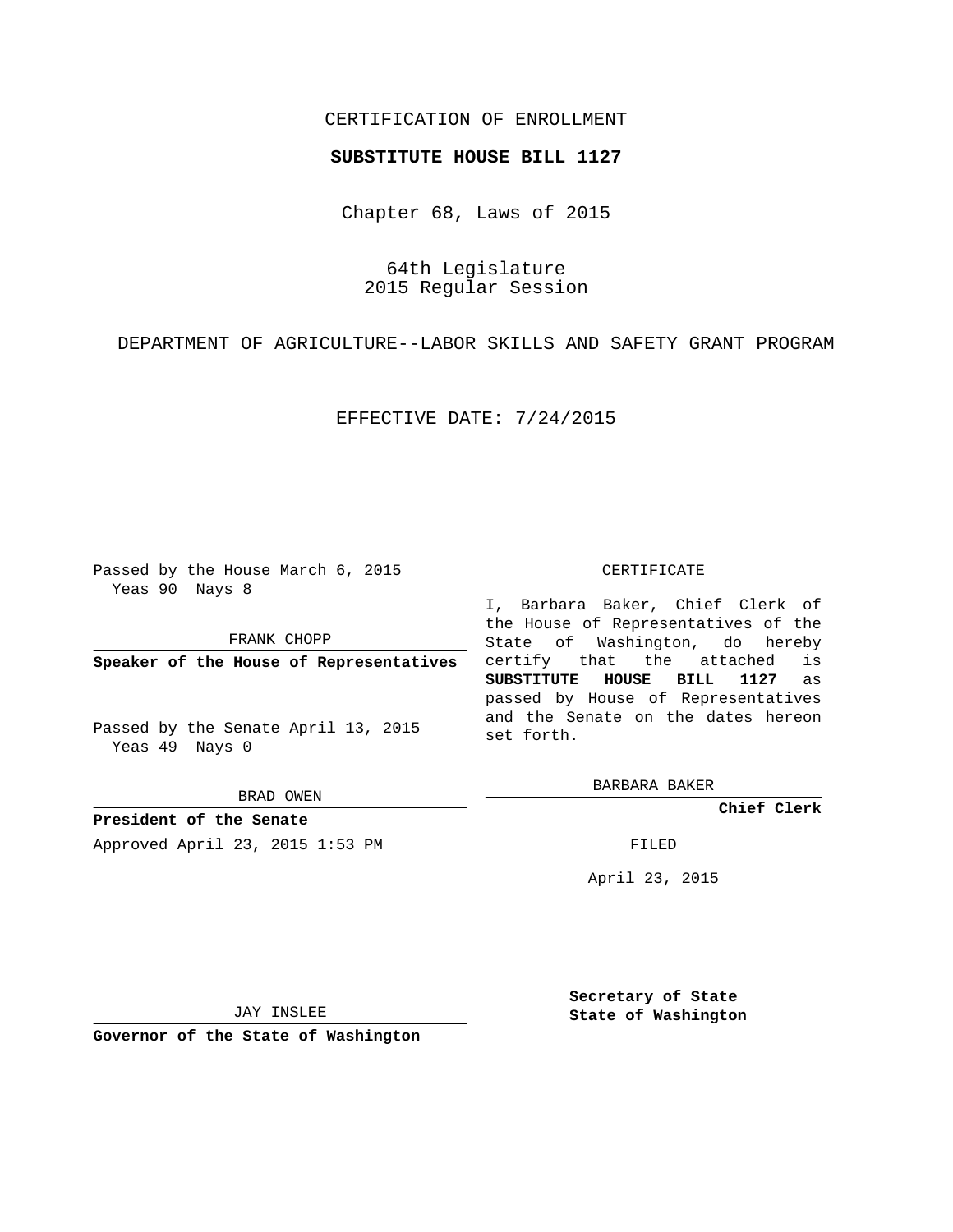## **SUBSTITUTE HOUSE BILL 1127**

Passed Legislature - 2015 Regular Session

**State of Washington 64th Legislature 2015 Regular Session**

**By** House Labor (originally sponsored by Representatives Chandler and Sells)

READ FIRST TIME 02/19/15.

 AN ACT Relating to the agricultural labor skills and safety grant program; adding a new section to chapter 43.330 RCW; creating a new 3 section; and providing an expiration date.

BE IT ENACTED BY THE LEGISLATURE OF THE STATE OF WASHINGTON:

 NEW SECTION. **Sec. 1.** The legislature recognizes that Washington is one of the most productive growing regions in the country and Washington's agriculture is an integral part of this state's economic health. The legislature also recognizes the agricultural industry's need for skilled workers and the workers' need in upgrading their agricultural skills and marketability. The legislature recognizes that providing skills and safety training for Washington agricultural workers helps ensure their success and safety and helps to ensure the continued success of Washington's agricultural industry.

 NEW SECTION. **Sec. 2.** A new section is added to chapter 43.330 15 RCW to read as follows:

 (1) Subject to the availability of amounts appropriated for this specific purpose, the department shall create and administer the agricultural labor skills and safety grant program that will provide training opportunities for Washington agricultural workers.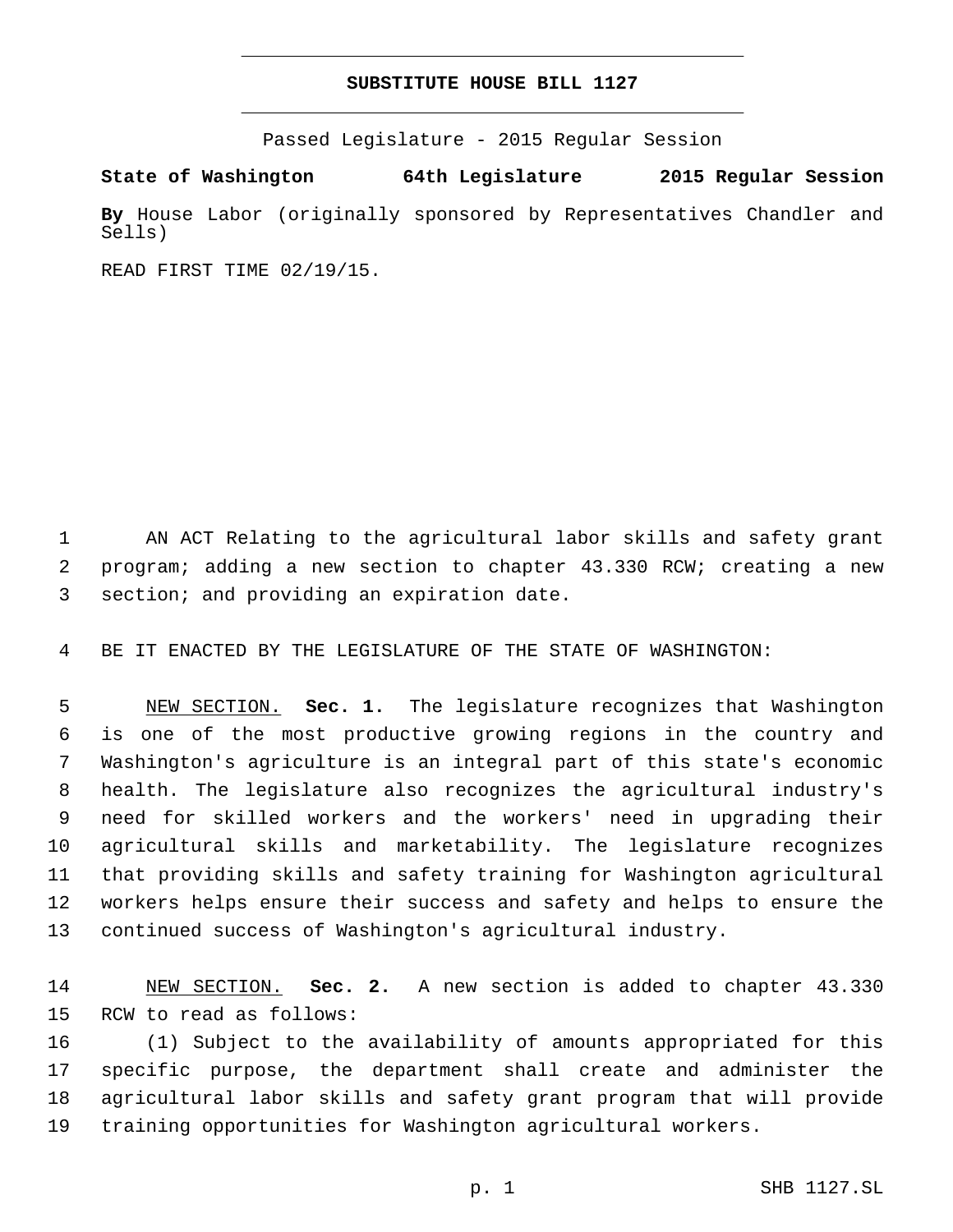(2) The department shall select one recipient that has a community-based organization whose primary mission is to provide services to Washington agricultural workers and that has the ability to carry out the objectives in subsection (3) of this section. The department must ensure that the grant recipient gives priority to Washington agricultural workers. The training is open to all workers in Washington agriculture, and is intended to improve job employability of workers who live in Washington state and to improve the skills and knowledge of workers who work on a permanent, local seasonal, or seasonal migrant basis, and who intend to return to Washington state to work in Washington state agriculture.

 (3) The grant recipient shall provide training to agricultural workers in workforce skills and safety training by working with agricultural employee and agricultural employer organizations in:

 (a) Designing and implementing an agricultural skills development 16 program;

 (b) Developing a plan to increase the number of skilled agricultural workers through outreach to Washington agricultural 19 workers;

 (c) Providing agricultural health and safety training to its participants and ensuring that participation in the training program 22 is voluntary;

 (d) Conducting project evaluations on agricultural trainings and service delivery strategies for agricultural workers and employers;

 (e) Partnering with an agricultural employee and an agricultural employer organization that has focused on agricultural labor and employment issues and services for Washington agricultural workers for at least ten years, and that has experience in providing training to agricultural employees in developing and providing the training 30 curriculum; and

 (f) Delivering training through a service delivery system that is sensitive to the unique needs of Washington agricultural employers and agricultural workers, including the barriers to employment for 34 agricultural workers.

 (4) The grant recipient may receive up to one million dollars per 36 year.

37 (5) This section expires July 1, 2018.

Passed by the House March 6, 2015. Passed by the Senate April 13, 2015. Approved by the Governor April 23, 2015.